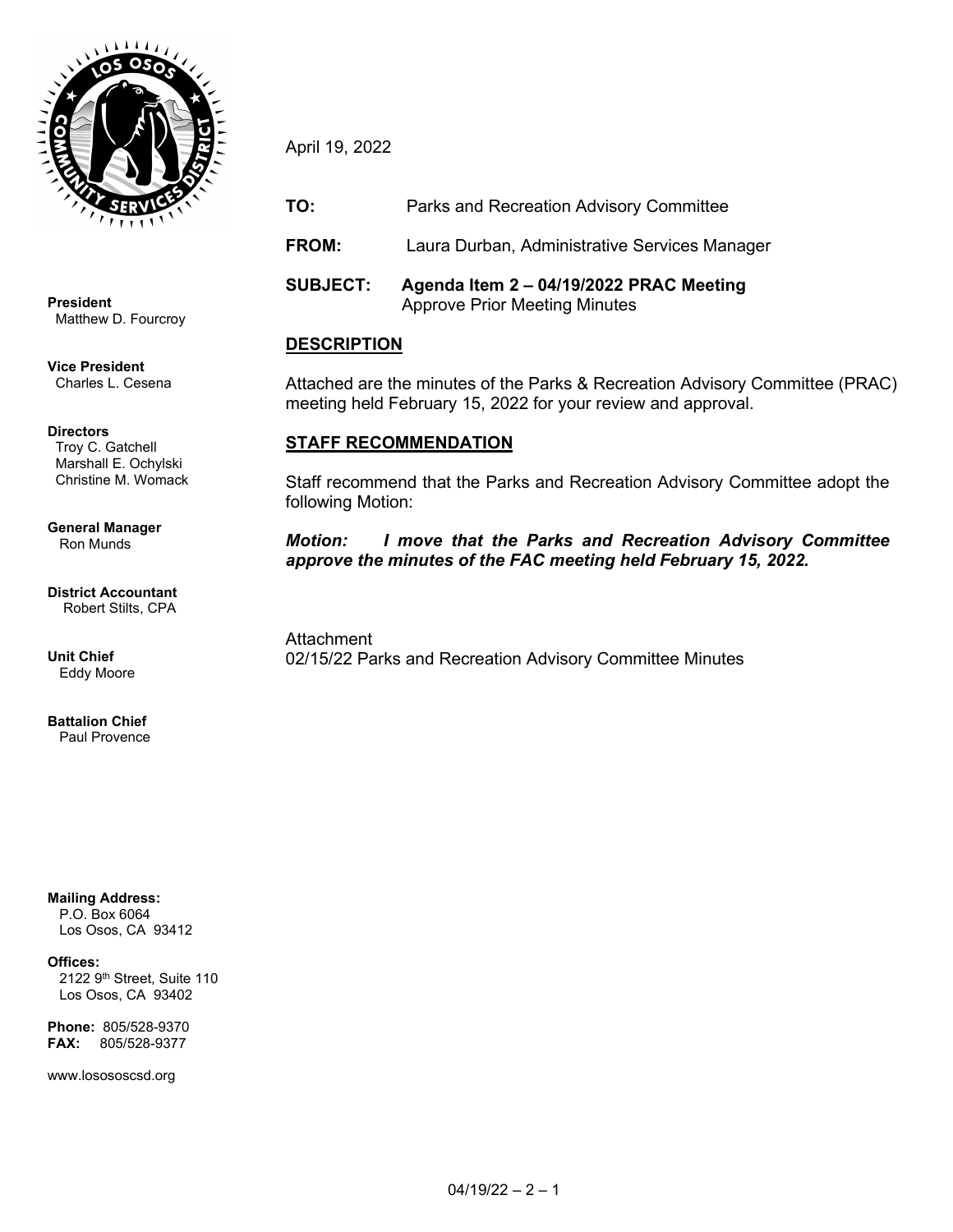### **Los Osos Community Services District DRAFT - Minutes of the Parks & Recreation Advisory Committee Meeting February 15, 2022 at 5:30 p.m. at the District Office**

| <b>AGENDA ITEM</b>                                                                                                                     | <b>DISCUSSION</b>                                                                                                                                                                                                                                                                                                                                                                                                                                                                              | <b>FOLLOW-UP</b>                       |
|----------------------------------------------------------------------------------------------------------------------------------------|------------------------------------------------------------------------------------------------------------------------------------------------------------------------------------------------------------------------------------------------------------------------------------------------------------------------------------------------------------------------------------------------------------------------------------------------------------------------------------------------|----------------------------------------|
|                                                                                                                                        |                                                                                                                                                                                                                                                                                                                                                                                                                                                                                                |                                        |
| 1. Call to Order, Flag Salute,<br>and Roll Call                                                                                        | Chairperson Fourcroy called the meeting to order at 5:30 p.m.                                                                                                                                                                                                                                                                                                                                                                                                                                  |                                        |
|                                                                                                                                        | Roll Call:<br>Alissa Feldman, Committee Member - Present.<br>William Fitzgerald, Committee Member - Present<br>Gary Katayama, Committee Member - Present<br>Andrea Lueker, Committee Member - Absent<br>Shaunna Sullivan, Committee Member - Present<br>Troy Gatchell, Vice Chairperson - Arrived 5:30pm<br>Matthew Fourcroy, Chairperson - Present                                                                                                                                            |                                        |
|                                                                                                                                        | Staff:<br>Ron Munds, General Manager<br>Laura Durban, Administrative Services Manager                                                                                                                                                                                                                                                                                                                                                                                                          |                                        |
| 2. Presentation - Brown<br><b>Act Training</b>                                                                                         | Director Ochylski presented to the Committee a presentation on the Brown<br>Act, including questions that each Committee Member needed to respond<br>to and informing them of the current changes in place due to Executive<br>Order N-29-20, Assembly Bill 992 and Assembly Bill 361.<br><b>Public Comment - None</b>                                                                                                                                                                         | <b>Action: None</b>                    |
| 3. Approve Parks and                                                                                                                   | Chairperson Fourcroy presented the draft minutes to the Committee for                                                                                                                                                                                                                                                                                                                                                                                                                          | <b>Action:</b><br><b>File Approved</b> |
| <b>Recreation Committee</b><br><b>Meeting Minutes of</b><br>December 14, 2021                                                          | approval.<br>Public Comment - None                                                                                                                                                                                                                                                                                                                                                                                                                                                             | Minutes.                               |
|                                                                                                                                        | Committee Member Feldman moved to approve the meeting minutes<br>of December 14, 2021. The motion was seconded by Committee<br>Member Fitzgerald and carried with unanimous consent.                                                                                                                                                                                                                                                                                                           |                                        |
|                                                                                                                                        | Ayes: Committee Member Feldman, Fitzgerald, Katayama, Sullivan<br><b>Nays: None</b><br>Abstain: None<br><b>Absent: Committee Member Leuker</b>                                                                                                                                                                                                                                                                                                                                                 |                                        |
|                                                                                                                                        |                                                                                                                                                                                                                                                                                                                                                                                                                                                                                                |                                        |
| 4. Present Board Approved<br>2022 Work Plan for PRAC                                                                                   | General Manager Munds presented the 2021 Work Plan for PRAC.<br>Public Comment - None                                                                                                                                                                                                                                                                                                                                                                                                          | <b>Action: None</b>                    |
| 5. Dog Park Status Review of<br>the Revised Dog Park<br><b>Conceptual Plan, Public</b><br><b>Comments and Project</b><br><b>Update</b> | General Manager Munds presented a review and the next steps for the Dog<br>Park commenting that the Board of Supervisors approved extending the<br>term sheet to January 21, 2024.<br>The Committee discussed cost, pricing, slope erosion, revised concept<br>plan, term sheet, water availability, recycled water, waste stations, park<br>size, surfaces, entrances, management, maintenance, liability insurance,<br>cost estimates and public comment on pickleball and community garden. | <b>Action: None</b>                    |
|                                                                                                                                        | Public Comment - Carola Bundy voiced support for the Dog Park and<br>inquired about conferring with facilitators of Del Mar Dog Park, supports<br>larger park size.                                                                                                                                                                                                                                                                                                                            |                                        |
|                                                                                                                                        | Linde Owen supports larger park size, more parking spaces emphasizing<br>handicap parking, water, and inquired if the community can help with the<br>cost of amenities (fencing, benches, etc.) for the park.                                                                                                                                                                                                                                                                                  |                                        |
|                                                                                                                                        | Ben Katzoff supports the current size and suggests connecting areas with<br>County grass; commented on a path around the outside of the park, and<br>utilizing the berm.                                                                                                                                                                                                                                                                                                                       |                                        |
|                                                                                                                                        | Administrative Manager Durban read comments from anonymous inquiring<br>when park management and maintenance will be discussed.                                                                                                                                                                                                                                                                                                                                                                |                                        |